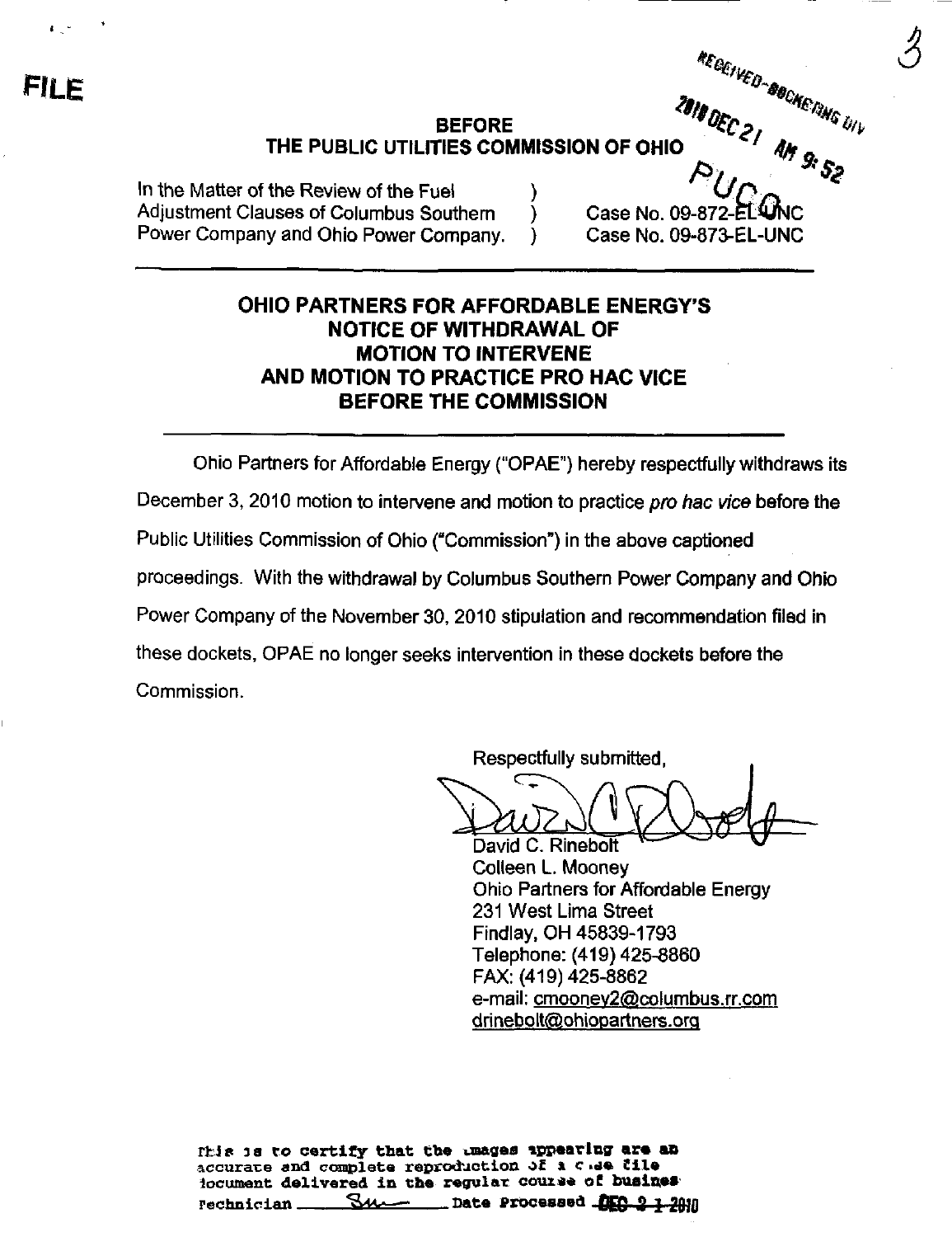## CERTIFICATE OF SERVICE

I hereby certify that a copy of the foregoing Notice of Withdrawal of Motion to

Intervene and Motion to Practice Pro Hac Vice was served by regular U.S. Mail upon

the following parties identified below in this case on this 20th day of December 2010.

 $\mathsf{A}$ d C. Rinebolt

Steven T. Nourse Selwyn Dias American Electric Power 1 Riverside Plaza, 29<sup>th</sup> Floor Columbus, Ohio 43215 stnourse@aep.com [dconwav@porterwright.com](mailto:dconwav@porterwright.com) 

Thomas W. McNamee Attorney General's Office Public Utilities Commission Section 180 E. Broad Street,  $6<sup>th</sup>$  Floor Columbus, Ohio 43215-3793 thomas.mcnamee@puc.state.oh.us sarah.parrot@puc.state.oh.us

David F. Boehm Michael L. Kurtz Boehm, Kurtz & Lowry 36 East Seventh Street. Suite 1500 Cincinnati, Ohio 45202 [dboehm@BKLIawfirm.com](mailto:dboehm@BKLIawfirm.com)  mkurtz@BKLlawfirm.com

Richard L. Sites Ohio Hospital Association 155 East Broad Street, 15<sup>th</sup> Floor Columbus, Ohio 43215-3620 [ricks@ohanet.orq](mailto:ricks@ohanet.orq)

Maureen R. Grady Melissa Yost Office of Ohio Consumers' Counsel 10 W. Broad Street, 18<sup>th</sup> Floor Columbus, Ohio 43215-3485 [Qradv@occ.state.oh.us](mailto:Qradv@occ.state.oh.us)  [vost@occ.state.oh.us](mailto:vost@occ.state.oh.us) 

Samuel C.Randazzo Joseph M. Clark McNees Wallace & Nurick 21 East State Street, 17<sup>th</sup> Floor Columbus, Ohio 43215 [sam@mwncmh.com](mailto:sam@mwncmh.com)  [iclark@mwncmh.com](mailto:iclark@mwncmh.com) 

Thomas J. O'Brien Bricker & Eckler 100 South Third Street Columbus, Ohio 43215-4291 tobrien@bricker.com

Michael R. Smalz Ohio Poverty Law Center 555 Buttles Avenue Columbus, Ohio 43215 [msmalz@ohiopovertvlaw.org](mailto:msmalz@ohiopovertvlaw.org)  [imaskovvak@ohiopovertvlaw.orq](mailto:imaskovvak@ohiopovertvlaw.orq)